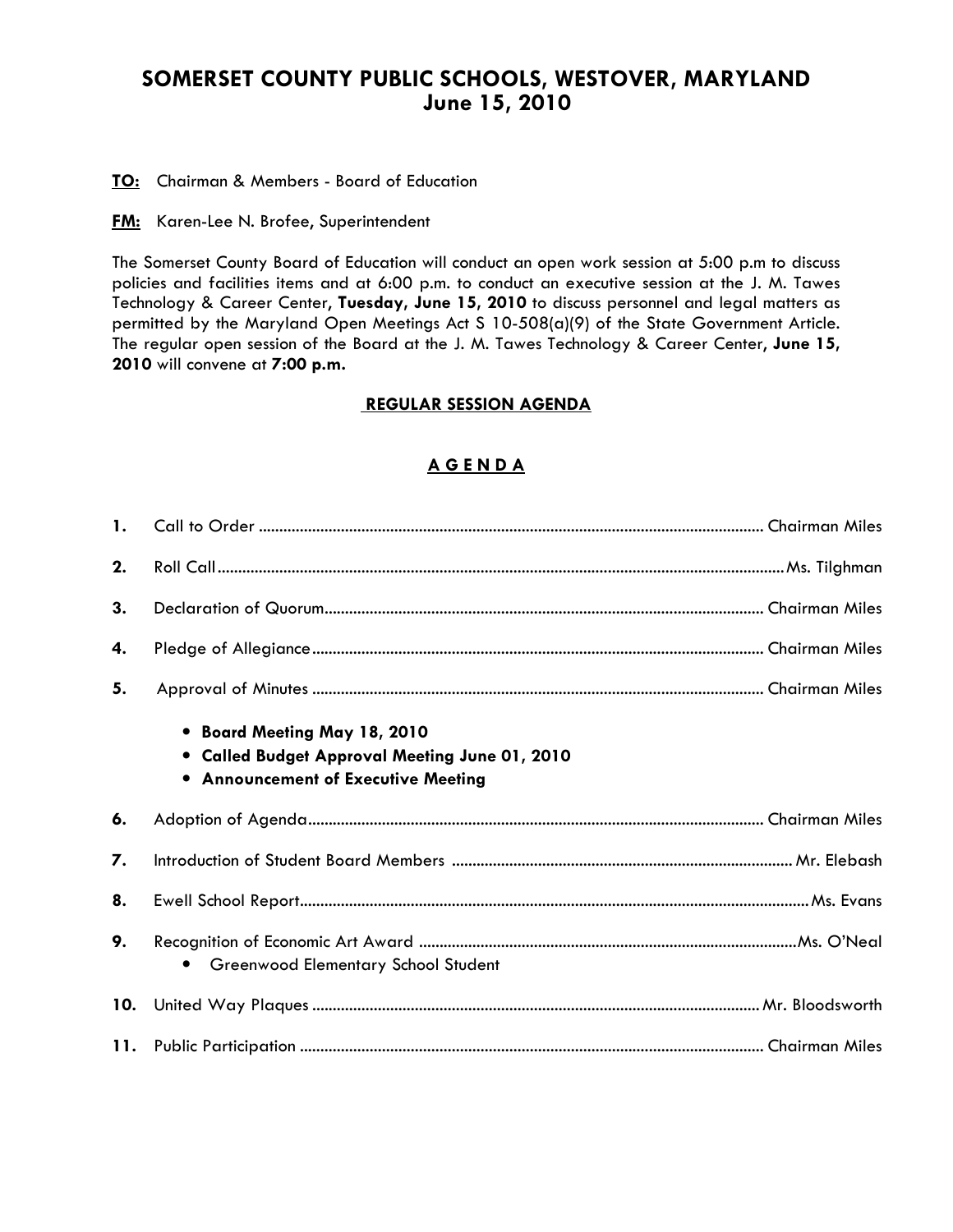#### 12. OLD BUSINESS

|     | А.        | <b>Human Resources</b>                                                                                             |
|-----|-----------|--------------------------------------------------------------------------------------------------------------------|
|     |           | PC Technician<br>$\bullet$<br>Instructional Facilitator<br>٠<br>Voyager Teacher<br>$\bullet$<br>(See Tab $12-A1$ ) |
|     | <b>B.</b> | <b>Facilities</b>                                                                                                  |
|     |           | (See Tab 13-B1)                                                                                                    |
|     |           | (See Tab 13-B2)                                                                                                    |
| 13. |           | <b>NEW BUSINESS</b>                                                                                                |
|     | А.        | <b>Finance</b>                                                                                                     |
|     |           | (See Tab 13-A1)                                                                                                    |
|     |           | (See Tab 13-A2)                                                                                                    |
|     |           | (See Tab 13-A3)                                                                                                    |
|     |           | (See Tab 13-A4)                                                                                                    |
|     | В.        | <b>Instruction</b>                                                                                                 |
|     |           | (See Tab 13-B1)                                                                                                    |
|     |           | Summer Student Programs<br><b>Staff Professional Work and Development</b><br>٠<br>(See Tab 13-B2)                  |
|     |           | (See Tab 13-B3)                                                                                                    |
|     |           | (See Tab 13-B4)                                                                                                    |
|     |           | (See Tab 13-B6)                                                                                                    |